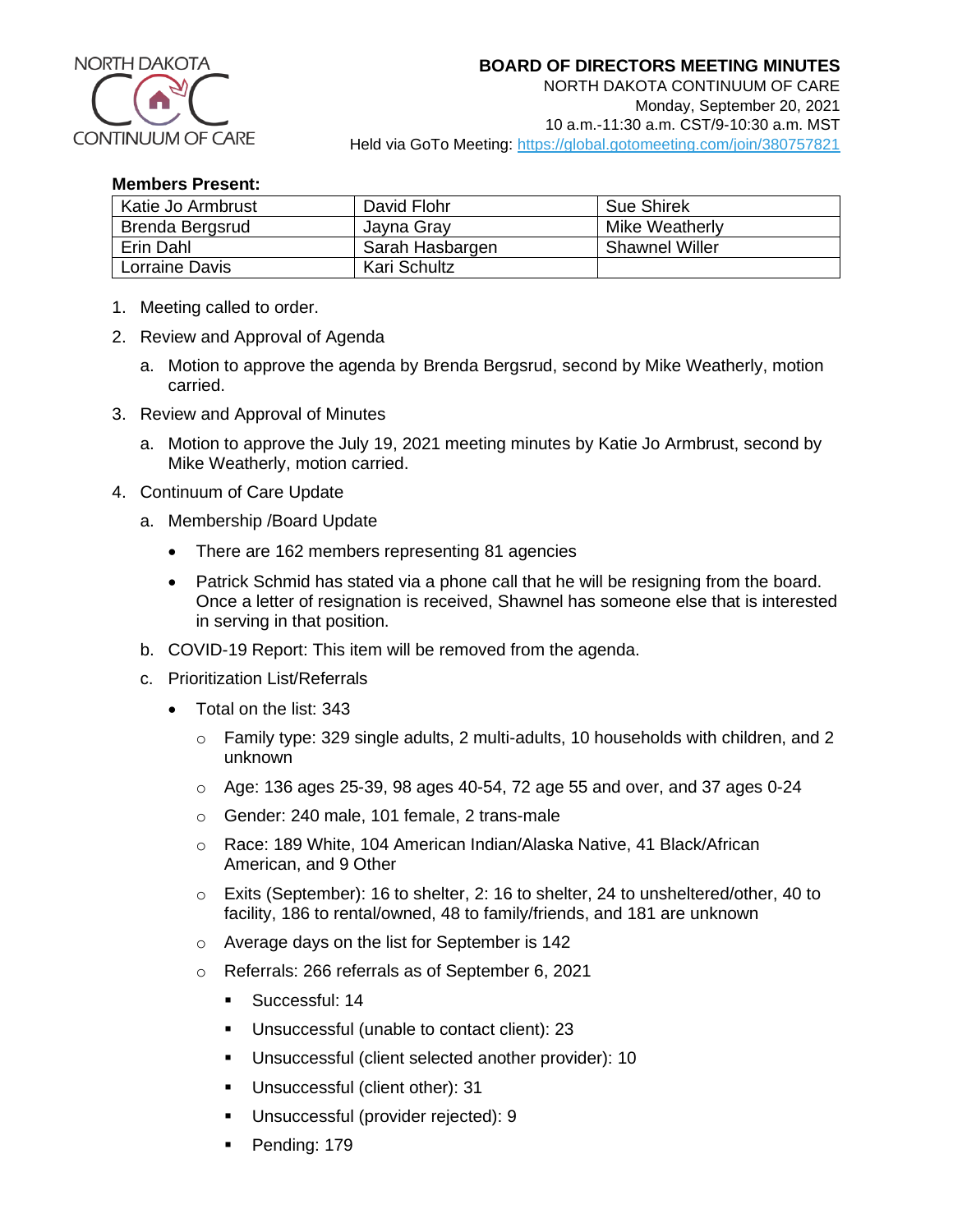

- d. Policy Reviews
	- Ranking and Review Policy
		- $\circ$  Approved by the membership in August but it needed to be revised due to the NOFO.
		- $\circ$  If approved by the board today, it will be sent to the membership for a virtual vote.
		- $\circ$  Added Roles and Responsibilities for the Rating and Ranking Committee
		- o Updated Eligibility section
		- o Motion to approve the Ranking and Review Policy made by Katie Jo Armbrust, second by Brenda Bergsrud, motion carried.
- e. CoC Competition
	- Competition notice was sent out to the membership on August 27, 2021.
	- Intent to Apply and Threshold forms were due to the CoC on September 1, 2021.
	- Application labs are scheduled for new projects on September 10, 2021 and renewal projects on September 24, 2021.
	- Applications are due to the CoC by 5 p.m. on October 1, 2021. Applications will be reviewed and ranked by the Rating & Ranking Committee on October 13 and projects will be notified of their acceptance or rejection by October 14, 2021.
	- Projects that are rejected have the opportunity to appeal the committee's decision and must have their appeal submitted by October 20, 2021. If there are appeals, the Rating & Ranking Committee will review on October 26 and projects will be notified on October 27.
	- Final project application edits must be submitted in e-snaps and PDF to Shawnel by November 3, 2021. The Collaborative Application will be posted on the CoC website on November 4.
	- The membership will vote on the Collaborative Application at the membership meeting on November 10 and the approved application will be posted to the CoC website by November 12.
	- The final application will be submitted to HUD no later than November 16, 2021.
	- Available funding (total of \$2,482,452):
		- o Annual Renewal Demand: \$2,050,304
		- o CoC Bonus: \$102,515
		- o DV Bonus: \$268,124
		- o CoC Planning: \$61,509
	- There were 26 Intent to Apply forms returned to the CoC for a total of \$3,408,700. The City of Fargo submitted an Intent to Apply for \$2.0 million and rescinded their application.
	- The Planning Grant has been started and Shawnel will have it reviewed before submitting.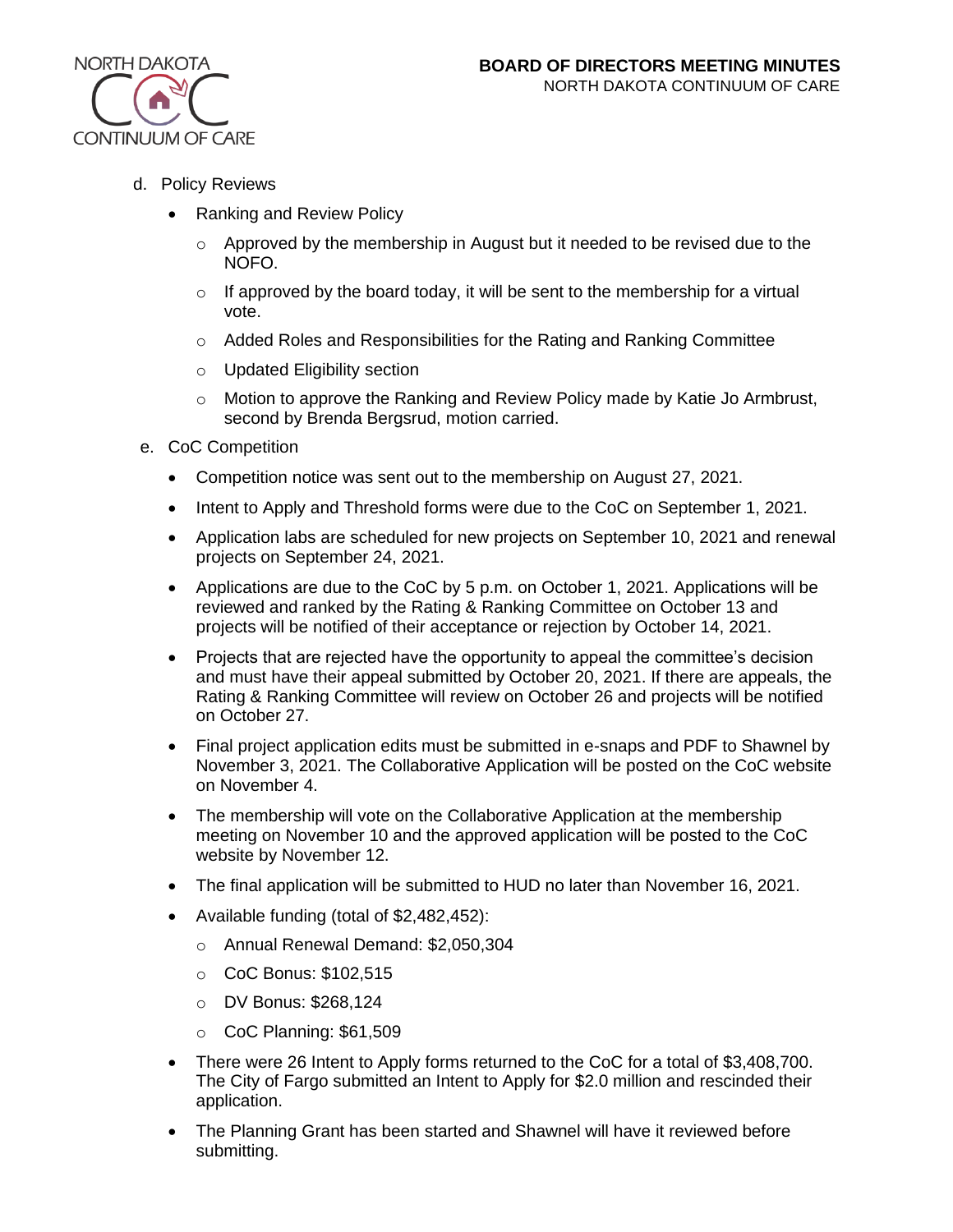

- A contract has been put in place with Carla Solem to guide Shawnel through this process.
- f. VI-SPDAT/Prioritization Policy
	- CARES staff and the committee continue to work on the new tool. Shawnel also sent to HUD TA to review. A meeting with ICA is scheduled for this week to discuss a timeline for reports.
- g. Youth Homelessness Demonstration Program
	- North Dakota was awarded \$1.9 million!
	- A meeting with HUD Technical Assistants Tom Baker and Caroline Roddey was held on Friday.
	- The Planning Grant will be submitted on Tuesday, September 21 and will include funding for a consultant to help develop the Coordinated Community Plan, compensation for the Youth Action Board, and Shawnel's time. We have six months to write the Coordinated Community Plan.
	- The CoC Governance Charter will be updated in the spring to include the Youth Action Board (YAB) as a standing committee of the CoC.
- h. November membership meeting will be held virtually due to the rise in COVID cases.
- 5. Partner Updates
	- a. NDCHP
		- Poster and info cards distributed for access points.
		- Met with Visioning Committee and BOD and how to do a Homeless Awareness walk.
		- November 16, doing a forum for landlords, consumers, government officials to discuss what's next and how to best serve individuals.
	- b. ICA
		- Kari is working on the learning management system to help with the training process and give Kari some reprieve.
		- Monitoring is on pause for now.
		- Data element changes are coming in October.
		- Kari is working on setting up the ESG projects.
		- Budget: capacity building grant, ESG-CV, Commerce line item, ESG, NDHG
		- Kari and Jayna will divide what committee meetings they each attend.
	- c. NDHFA
		- Starting up a new statewide housing needs assessment.
			- o Collaborating with NDSU to help conduct the research.
			- o Kayla Ver Helst is the contact person.
			- o Goal is to have it complete by September 2022.
		- HOME-ARP